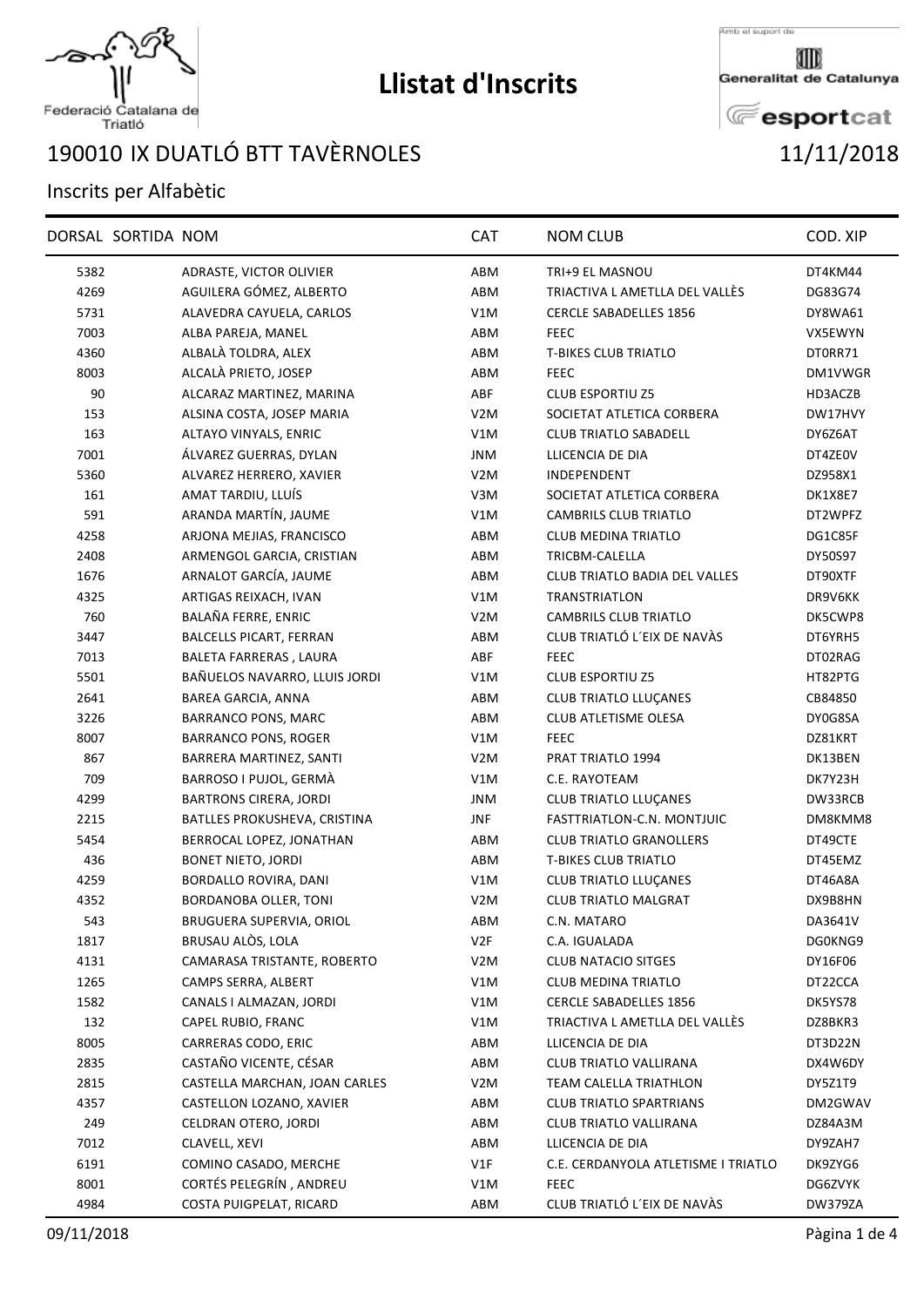|      | DORSAL SORTIDA NOM |                               | <b>CAT</b>       | <b>NOM CLUB</b>                      | COD. XIP       |
|------|--------------------|-------------------------------|------------------|--------------------------------------|----------------|
| 2239 |                    | COSTABELLA COSTA, EDGAR       | ABM              | <b>CLUB NATACIO BANYOLES</b>         | DK9ZMX1        |
| 3471 |                    | DELGADO GARCIA, CARLOS        | ABM              | <b>CLUB MEDINA TRIATLO</b>           | DG3XK9S        |
| 3195 |                    | DELLUNDE MARTINEZ, DAVID      | V <sub>2</sub> M | <b>CLUB TRIATLO MALGRAT</b>          | DT2M38K        |
| 4260 |                    | DIETSHCE, FERNANDO            | V1M              | TEAM CALELLA TRIATHLON               | DY69GB7        |
| 2946 |                    | DOMINGO MAS, NARCÍS           | V1M              | CAMBRILS CLUB TRIATLO                | DT6DGDB        |
| 3196 |                    | DOMÍNGUEZ SÁNCHEZ, JOSE       | V1M              | <b>CLUB TRIATLO MALGRAT</b>          | DG3XNT9        |
| 2582 |                    | <b>EGEA CORTES, RAQUEL</b>    | ABF              | C.A. IGUALADA                        | DY9H80G        |
| 69   |                    | ELIZALDE HEREDIA, JAVIER      | ABM              | <b>TEAM CALELLA TRIATHLON</b>        | DT2W6KM        |
| 3919 |                    | <b>ESCRIU MATEU, SERGI</b>    | V1M              | <b>CLUB TRIATLO SABADELL</b>         | CG88744        |
| 5858 |                    | ESPINOSA VALERO, POL          | SUB23M           | <b>CLUB NATACIO BANYOLES</b>         | DT2KSXE        |
| 7006 |                    | FARRÉ CANADELL, BIEL          | JNM              | LLICENCIA DE DIA                     | HD30ZED        |
| 507  |                    | FERNÁNDEZ RIVERA, RUBÉN       | ABM              | C.E. RAYOTEAM                        | DN0KG68        |
| 3253 |                    | FERNÁNDEZ, ÒSCAR              | V1M              | SOCIETAT ATLETICA CORBERA            | DY2E53W        |
| 1647 |                    | FIDALGO LOPEZ, ANIBAL         | V1M              | <b>CLUB MEDINA TRIATLO</b>           | DY614PC        |
| 2447 |                    | FIERENS, GREGORY              | V1M              | C.E. CERDANYOLA ATLETISME I TRIATLO  | DG9RB6D        |
| 3896 |                    | FONT CORRIUS, JORDI           | V1M              | <b>CLUB TRIATLO LLUÇANES</b>         | DF533SE        |
| 2131 |                    | FORNS NADAL, ORIOL            | ABM              | <b>CLUB TRIATLO GRANOLLERS</b>       | DK5MD3P        |
| 1224 |                    | FREIXER ALSINA, FRANCESC      | V1M              | <b>GRUP ESPORTIU ESTEVE</b>          | DW4VHNN        |
| 5062 |                    | FUENTES GONZALEZ, ANA         | ABF              | <b>TEAM CALELLA TRIATHLON</b>        | DT2WMDD        |
| 4368 |                    | GABARRÓ MORENTE, GEORGINA     | ABF              | C.A. IGUALADA                        | DT33RGN        |
| 1933 |                    | GANDIA MARTÍNEZ, ISABEL       | V3F              | <b>CLUB ESPORTIU Z5</b>              | BC84478        |
| 3060 |                    | GARCIA CANO, JOAN ANTONI      | ABM              | CLUB NATACIO OLOT                    | DM2F1NP        |
| 4363 |                    | GARCÍA CANO, RUBÉN            | ABM              | <b>CLUB ESPORTIU Z5</b>              | DY8MB44        |
| 3699 |                    | GARCIA ESCRIBANO, JUAN LUIS   | ABM              | <b>CLUB TRIATLO SABADELL</b>         | CB12527        |
| 3368 |                    | GARCIA VILLODRES, MARC        | SUB23M           | C. TRIATLO MONTORNES                 | DX2XGGF        |
| 2759 |                    | GASPAR GUARDIOLA, MARC        | SUB23M           | <b>CLUB NATACIO SITGES</b>           | DY7KP9H        |
| 8010 |                    | GENOLLÂ SUBIRATS, MIQUEL      | V <sub>2</sub> M | <b>FEEC</b>                          | DK8VP5M        |
| 1274 |                    | <b>GISPERT PORCAR, XAVIER</b> | V1M              | TRIACTIVA L AMETLLA DEL VALLÈS       | DT0K7HR        |
| 4351 |                    | GOENAGA ARISTI, IÑAKI         | ABM              | <b>CLUB TRIATLO LLUÇANES</b>         | DK24P8Y        |
| 3789 |                    | GÓMEZ MUÑOZ, ANNA             | ABF              | <b>TEAM CALELLA TRIATHLON</b>        | DK6YA0C        |
| 2748 |                    | GOMEZ SANCHEZ, ALBERTO        | ABM              | TRICBM-CALELLA                       | DK4T90T        |
| 4270 |                    | GRIETEN, KEVIN                | ABM              | TEAM CALELLA TRIATHLON               | DY26WCA        |
| 5413 |                    | GUTIÉRREZ GARCÍA, KILIAN      | ABM              | TRIACTIVA L AMETLLA DEL VALLÉS       | DF3CYMA        |
| 2850 |                    | GUTIERREZ MUÑOZ, GABRIEL      | V1M              | TEAM CALELLA TRIATHLON               | DY69GRP        |
| 8004 |                    | HERMOSO TORNÉ, BLAI           | ABM              | LLICENCIA DE DIA                     | DT3EZHD        |
| 1095 |                    | HERRUZO FERNANDEZ, IVAN       | V1M              | C.E. RAYOTEAM                        | DY1T24C        |
| 7011 |                    | INIESTA PEREZ, CRISTINA       | ABF              | <b>FEEC</b>                          | DY1NV6H        |
| 2242 |                    | IVORRA IDAÑEZ, JOAN POL       | JNM              | <b>CLUB TRIATLO GRANOLLERS</b>       | DN3PT2V        |
| 2644 |                    | IZQUIERDO DELGADO, MIQUEL     | ABM              | C.E. RAYOTEAM                        | DY3R95N        |
| 1258 |                    | JIMENEZ ESTRADA, ALBERT       | V <sub>2</sub> M | SOCIETAT ATLETICA CORBERA            | DG5P9GF        |
| 261  |                    | JIMENEZ HERNANDEZ, ALBERTO    | V1M              | <b>CLUB MEDINA TRIATLO</b>           | DY19RKT        |
| 4272 |                    | JIMENEZ MOLINA, ROSA          | V1F              | CLUB TRIATLO BADIA DEL VALLES        | DW3M6X2        |
| 1707 |                    | JIMENEZ PICAZO, RUBEN         | SUB23M           | ASS ESPORTIVA ROCKETS                | CE37989        |
|      |                    | JORDÀ AMOR, RICARD            | ABM              | <b>T-BIKES CLUB TRIATLO</b>          |                |
| 5235 |                    | LARIOS JIMÉNEZ, CARLOS        | ABM              | C.A. IGUALADA                        | DT2YVMM        |
| 36   |                    |                               |                  |                                      | <b>HE8301Y</b> |
| 4858 |                    | LLAMAS URBANO, RAFAEL         | ABM              | <b>CLUB NATACIO SITGES</b>           | DY54FFR        |
| 5899 |                    | LLEONART SUBIRANA, JOSEP      | V1M              | PRAT TRIATLO 1994                    | DW37CSV        |
| 192  |                    | LOPEZ JUAREZ, JORGE           | ABM              | <b>CERRR IGUALADA</b>                | HD7R35Y        |
| 5898 |                    | LOPEZ MARISCAL, FRANCESC      | ABM              | CLUB MEDINA TRIATLO                  | HD94FDW        |
| 4199 |                    | LOPEZ MARTIN, SERGIO          | V1M              | CAMBRILS CLUB TRIATLO                | DF53EHE        |
| 3410 |                    | LÓPEZ POMA, DAVID             | ABM              | <b>T-BIKES CLUB TRIATLO</b>          | DA1AYFC        |
| 4364 |                    | LOPEZ SERNA, ALBERTO          | ABM              | <b>CLUB TRIATLO BADIA DEL VALLES</b> | DG3TS34        |
| 3895 |                    | MADRONA VILA, XAVIER          | ABM              | CLUB TRIATLO LLUÇANES                | DX5XMPM        |
| 3612 |                    | MALAGON LOPEZ, DAVID          | V1M              | <b>CLUB TRIATLO GRANOLLERS</b>       | HT1BK08        |
| 2199 |                    | MALDONADO PINTO, MONTSERRAT   | V1F              | <b>CLUB TRIATLO MALGRAT</b>          | HD3V58K        |
| 3815 |                    | MARILL SANTANA, EMILIO ARTURO | ABM              | C.N. BADALONA                        | HE8Y3PY        |
| 154  |                    | MARIN ZORITA, DANIEL          | V1M              | <b>CERCLE SABADELLES 1856</b>        | HD9WF37        |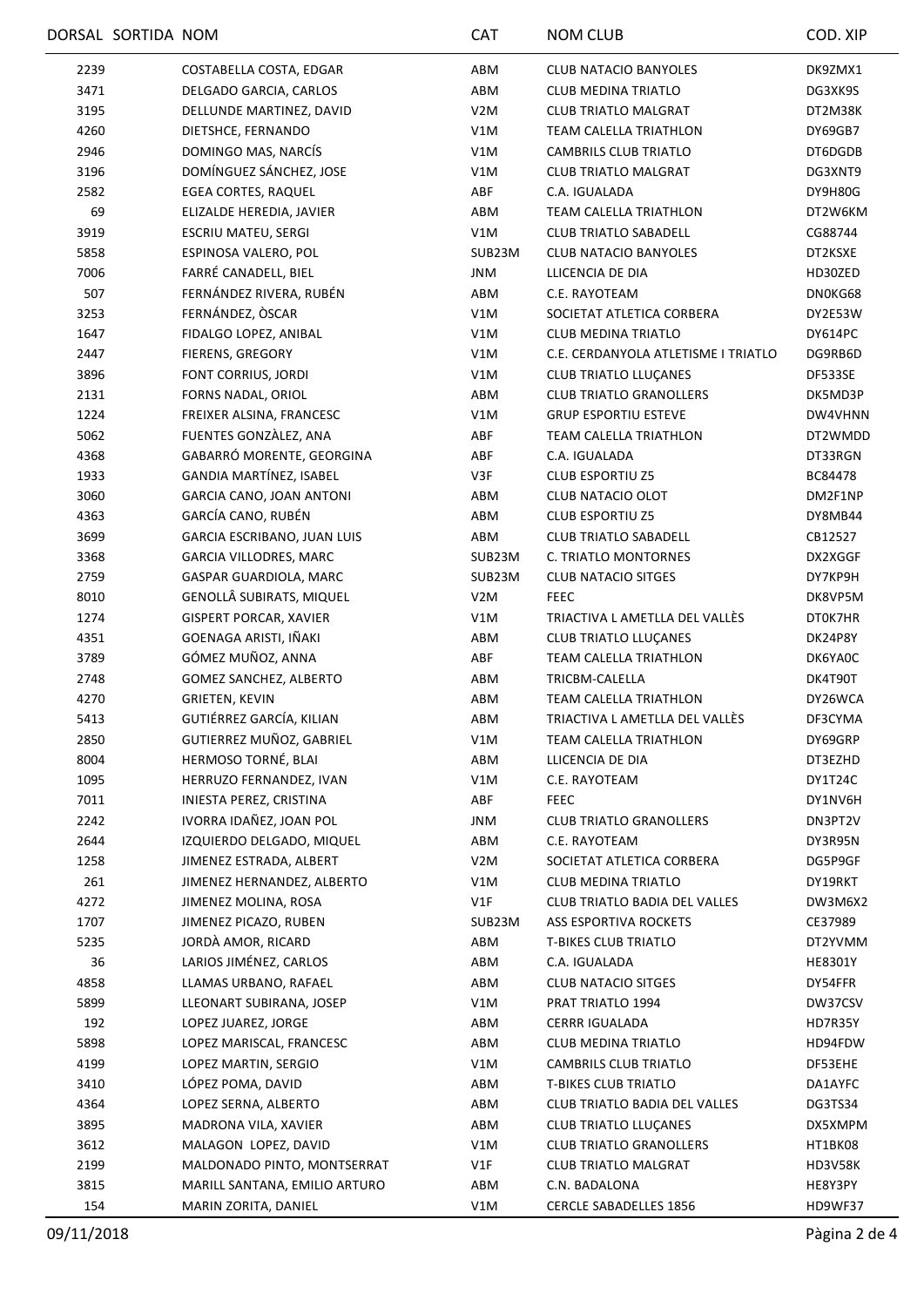|      | DORSAL SORTIDA NOM |                                | <b>CAT</b>       | <b>NOM CLUB</b>                     | COD. XIP           |
|------|--------------------|--------------------------------|------------------|-------------------------------------|--------------------|
| 4077 |                    | MARTIN ALEGRE, MARTA           | ABF              | <b>CLUB ESPORTIU Z5</b>             | <b>HE366W8</b>     |
| 6247 |                    | MARTIN PEREZ, EVELYN           | V1F              | PRAT TRIATLO 1994                   | HT1WBS7            |
| 1159 |                    | MARTINEZ ALFONSO, MIGUEL ANGEL | V3M              | PRAT TRIATLO 1994                   | DY5PZWR            |
| 4350 |                    | MARTÍNEZ MEDINA, CRISTIAN      | ABM              | <b>CLUB TRIATLO MALGRAT</b>         | HD1MFED            |
| 5295 |                    | MARTINEZ OSUNA, IVAN           | SUB23M           | <b>CLUB TRIATLO LLUÇANES</b>        | DG2YZ92            |
| 283  |                    | MARTÍNEZ RAMOS, TONI           | ABM              | <b>CLUB ESPORTIU Z5</b>             | DX7V5K2            |
| 6115 |                    | MARTÍNEZ RASCÓN, MARINA        | ABF              | C.E. CERDANYOLA ATLETISME I TRIATLO | DY57P84            |
| 7008 |                    | MARTINEZ RODRIGUEZ, FEDE       | V2M              | FEEC                                | DT49354            |
| 4276 |                    | MAYA AGUDO, ISIDORO            | ABM              | C.N. MOLINS DE REI                  | DZ7ZKG5            |
| 435  |                    | MENDEZ VILLALVILLA, CARLOS     | V <sub>2</sub> M | SOCIETAT ATLETICA CORBERA           | HM252EN            |
| 5030 |                    | MENDOZA MORALES, SUSANA        | ABF              | PRAT TRIATLO 1994                   | DA0WHP5            |
| 4340 |                    | MILLARUELO ANGULO, SERGI       | ABM              | TRICBM-CALELLA                      | VX3NXPB            |
| 4254 |                    | MIRÓ FUENTES, DANIEL           | V1M              | TRI2WIN                             | DT3AAVE            |
| 8009 |                    | MOLINA GIMENEZ, HÉCTOR         | V1M              | LLICENCIA DE DIA                    | DT94S8N            |
| 1686 |                    | MOLINA ROBLES, CARLOS          | ABM              | C.N. TERRASSA-CICLES MORENITO       | DA07ADD            |
| 5053 |                    | MORENO CASTAÑEDA, NOEMI        | V1F              | C.A. IGUALADA                       | DG3G0W2            |
| 3096 |                    | MUNNÉ MAS, LAURA               | SUB23F           | C.E.T. DISTANCE                     | HD2681P            |
| 4906 |                    | MUÑOZ NADAL, NOEL              | V1M              | <b>CLUB ESPORTIU Z5</b>             | DT6VF5A            |
| 5253 |                    | NAVARRO MARCOS, CRISTIAN       | ABM              | <b>CLUB ESPORTIU Z5</b>             | HT9SF2W            |
| 809  |                    | PADRÓS VERA, ORIOL             | ABM              | C.E. RAYOTEAM                       | DG7Z3E9            |
| 3835 |                    | PALAU VILA, ERNEST             | ABM              | <b>CLUB TRIATLO LLUÇANES</b>        | HD33GYR            |
| 4321 |                    | PEREZ ALAMINO, MIGUEL ANGEL    | V1M              | TRICBM-CALELLA                      | DW3K0YM            |
| 1921 |                    | PEREZ AYALA, MONTSERRAT        | V2F              | C.E. CERDANYOLA ATLETISME I TRIATLO | DZ4FVY1            |
| 1171 |                    | PEREZ LINDE, RAMON             | V1M              | C.E. CERDANYOLA ATLETISME I TRIATLO | DY06MM5            |
| 3003 |                    | PLA LORENTE, ALEX              | V1M              | C.E. CERDANYOLA ATLETISME I TRIATLO | DY1R0D9            |
| 7002 |                    | PLA, ARNAU                     | JNM              | <b>FEEC</b>                         | DY627BM            |
| 3558 |                    | PONS MUNILL, TERESA            | V1F              | PRAT TRIATLO 1994                   | DG7W6DZ            |
| 2698 |                    | PUIG ANTUNEZ, ROGER            | V1M              | C.N. BADALONA                       | DZ8T254            |
| 4433 |                    | PUJABET SOLANICH, SERGI        | ABM              | C.A. IGUALADA                       | DW8035B            |
| 135  |                    | PUJOL CASTELLÀ, MARTÍ          | JNM              | <b>CLUB TRIATLO LLUÇANES</b>        | DT3CM8Z            |
| 800  |                    | PUYAL MASGORET, ALBERT         | V3M              | <b>CLUB MEDINA TRIATLO</b>          | CE28483            |
| 4263 |                    | QUIROGA PADILLA, SONIA         | ABF              | <b>CLUB ESPORTIU Z5</b>             | DG2K8RR            |
| 673  |                    | RAMIREZ ROLDAN, RAUL           | V1M              | CAMBRILS CLUB TRIATLO               | DY35K6G            |
| 3015 |                    | REDONDO CARDOSO, DANIEL        | ABM              | C.N. BADALONA                       | <b>HD3W5R5</b>     |
| 5244 |                    | REIG PLANTALECH, JOAN          | V1M              | CLUB NATACIO OLOT                   | DK9S7HS            |
| 223  |                    | RELAÑO GUILLEN, MARC           | ABM              | <b>CERRR IGUALADA</b>               | DK1HTN1            |
| 7014 |                    | RELATS MOLINA, XAVIER          | ABM              | LLICENCIA DE DIA                    | DZ2F7NV            |
| 4349 |                    | REVERTÉ PRUNEDA, ALBERT        | ABM              | C.N. BADALONA                       | DZ13474            |
| 4348 |                    | RIBA PUIGORIOL, JOAN           | JNM              | <b>CLUB TRIATLO LLUÇANES</b>        | HD728NA            |
| 996  |                    | RIBOT TERRICABRAS, SANTI       | V <sub>2</sub> M | <b>CLUB TRIATLO GRANOLLERS</b>      | DZ15P63            |
| 5944 |                    | ROSSELLÓ GONZÁLEZ, JORDI       | V1M              | <b>CLUB ESPORTIU TRIKIDS</b>        | DY505FY            |
| 4876 |                    | ROSSI, PATRICIO                | V1M              | <b>CLUB ESPORTIU Z5</b>             | DY569D2            |
| 4300 |                    | ROURA GAROLERA, XEVI           | ABM              | <b>CLUB TRIATLO LLUÇANES</b>        | DG7WEBX            |
| 2534 |                    | ROURA PEREZ, SILVIA            | SUB23F           | PRAT TRIATLO 1994                   | HW42KH4            |
| 4345 |                    | ROZAS ALBACETE, ANTONIO        | ABM              | CAMBRILS CLUB TRIATLO               | DROHKOK            |
| 8006 |                    | RUBI TRENCO, DANIEL            | V1M              | LLICENCIA DE DIA                    | DT2TFND            |
| 1452 |                    | RUIZ REYES, JOSÉ               | V3M              | <b>CLUB ESPORTIU Z5</b>             | DF2M9FP            |
| 4362 |                    | RUZ QUADRADA, ALBERT           | SUB23M           | C.N. MATARO                         |                    |
| 7009 |                    | SABORIT TOLL, MARC             | ABM              | LLICENCIA DE DIA                    | DN09AGW<br>DY01R8C |
|      |                    | SALVADOR GIMENO, ROGER         |                  |                                     |                    |
| 5446 |                    |                                | V1M              | TRIACTIVA L AMETLLA DEL VALLÉS      | HD64D9N            |
| 7004 |                    | SALVATELLA SUREDA, JOSEP       | ABM              | <b>FEEC</b>                         | VX5P3WW            |
| 3167 |                    | SAMPEDRO GONZALEZ, EMILIO      | V1M              | CLUB TRIATLO VALLIRANA              | <b>DG0VGAR</b>     |
| 3606 |                    | SANCHEZ FONTCUBERTA, RAMON     | V1M              | <b>CLUB TRIATLO SABADELL</b>        | DG3RERW            |
| 3353 |                    | SANCHEZ GRAU, SERGI            | V2M              | <b>CLUB ESPORTIU TRIKIDS</b>        | DY7P57N            |
| 142  |                    | SANCHO GARRIGA, VICTOR         | V2M              | <b>CLUB TRIATLO LLEIDA</b>          | DY5FT3A            |
| 4355 |                    | SANDÁ PAZOS, JOSE              | V1M              | C.E. RAYOTEAM                       | DG7FBN3            |
| 8002 |                    | SEGALÉS BERENGUER, SANTI       | V1M              | FEEC                                | DZ48ZC8            |